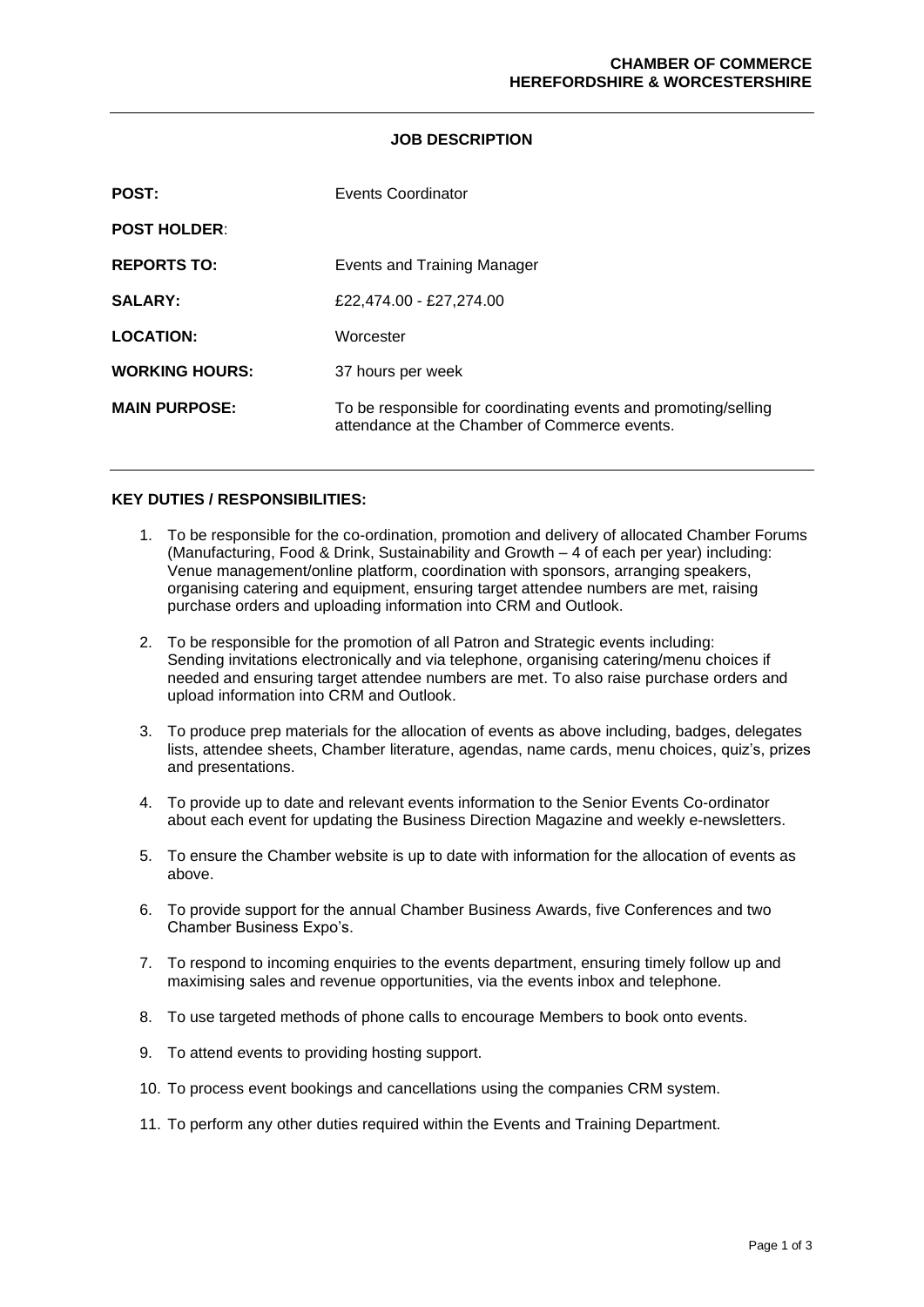#### **GENERIC TASKS:**

- 1. To keep updated with all new literature and information and maintain a thorough knowledge of new procedures.
- 2. To work closely with other team members and complement and support the organisation's delivery and development.
- 3. Any other duties as directed by your Line Manager.
- 4. To ensure that any management information is entered onto the Chamber's databases (CRM and Exchequer) on a regular continual basis.
- 5. To work closely with the Quality Manager and your team to ensure team-wide compliance to ISO9001. To facilitate improvements to the quality management system and to co-ordinate an annual review of quality documentation which specifically relates to your department.
- 6. To adhere to and actively promote the Chamber Equal Opportunities policy.
- 7. At all times to work within the organisations Health and Safety policy and to ensure as far is reasonable that safe working practices are established, maintained and followed.
- 8. To work within and assist in maintaining IIP principles for the organisation.
- 9. To carry out any other duties as required by the business to achieve commercial objectives.

## **PERSON SPECIFICATION:**

- 1. Proven experience of working within a similar administrative/events role.
- 2. Proficient in the use of Microsoft Office.
- 3. Proficient in use of Twitter & LinkedIn.
- 4. Drive, initiative and enthusiasm.
- 5. Professional credibility with high levels of personal motivation.
- 6. Ability to communicate confidently at all levels (verbally and in writing).
- 7. Ability to manage a range of different tasks with developed time management skills.
- 8. Ability to work on own initiative with minimal supervision.
- 9. Results driven.
- 10. Customer focussed.
- 11. Ability to work outside of working hours for events.
- 12. Flexibility with regards to working hours.
- 13. Enjoys interacting with people.
- 14. Good attention to detail.
- 15. Confident in hosting and presenting at events.